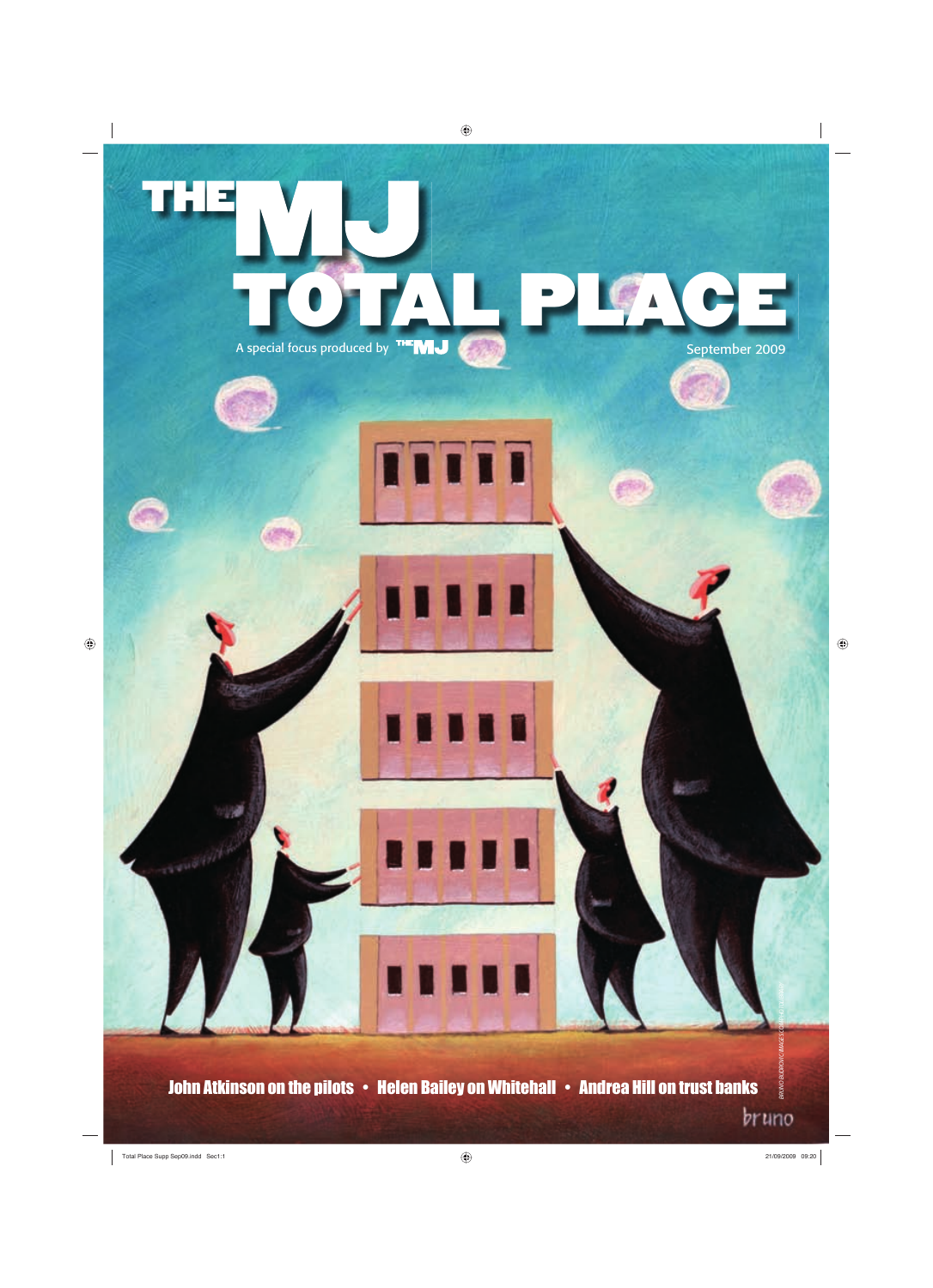### Total Place Pilots and their themes

Birmingham: **• Alcohol and drug abuse • Mental health service • Learning disability services • Improving outcomes for young people leaving care • Guns & gangs • Demonstration project (community)**

### Bradford:

**• Gateway to integrated services • Offenders over 18 leaving prison • Young people leaving care • Elderly people leaving hospital/ care**

> Central Beds & Luton: **• From dependence to selfreliance**

Croydon: **• Children's health and wellbeing** 

Coventry, Solihill & Warwickshire: **• Children's services and social care**

Dorset, Poole & Bournemouth: **• Older people's services**

### Durham: **• Housing and regeneration**

Kent: **• Kent Gateway and multichannel access • Single asset management strategy • Margate Taskforce**

Leicester & Leicestershire: **• Alcohol and drug abuse (link to mental health, crime)**

Lewisham: **• Minimising reoffending • Managing ex-offenders in the community • Worklessness and young people • Procurement project • PCT/LA integration**

Manchester City Region & Warrington: **• 0-5-year-olds**

S.Tyneside, Sunderland & Gateshead: **• Safer, stronger and healthier communities • Alcohol and drug abuse**

Worcestershire:  **• Areas of highest need • Property asset review • Cross-organisational review**

### **The 13 Total Place pilots have decided their themes and completed their high-level counts. John Atkinson reports on progress to date**

**DEREVANCE SET AN INCRED SET AN ISLANCE SET AN ISLANCE SET AN ISLANCE SET AN ISLANCE SET AN ISLAMENT STATE SHOW AN ISLAMENT STATES AND SET AN ISLAMENT STATES AND SET AND SET AND SET AND SET AND SET AND SET AND SET AND SET** uring the last eight hectic weeks, the 13 pilots have established and refined their<br>nmes and themes In July, some pilots had progressed slightly further than

others, with some – particularly those with multiple local authorities involved – still addressing the governance of their project.

Now, all pilots are clear and strongly focused on what they want to achieve, which public bodies are involved and how they relate to each other.

Moreover, all have now completed their high level count and can now properly scrutinise how those finances can be streamlined in their chosen themes.

But let us not forget that Total Place is not simply about the money, it is every bit as much about the essential, fundamental changes to the way

### **Full steam ahead for the 13 pilots**

### Pilots update

councils and partner agencies work with residents and Whitehall to enable those savings.

The second networking event for the 13 pilots held earlier this month made for very encouraging dialogue between the pilots and Whitehall.

Hosted by Leicester City and Leicestershire CC, the well-attended event brought together pilot project leads, elected members, the NHS, the police, fire service, and JobcentrePlus with representatives from the Department for Children, Schools and Families (DCSF), the Department for Work and Pensions (DWP), the Treasury (HMT), the Ministry of Justice (MoJ) and Communities and Local Government (CLG).

The sheer number of Government representatives – a third of the delegates – was a very encouraging indication of Whitehall's engagement in Total Place,

### 'This project is called Total Place, not Partial Place, and it needs all parties on board.'

as were the frank discussions had about the tensions between what the pilots are trying to achieve, and Government policy. Many came away from

the event feeling very positive about the potential of Total Place to make a real difference.

As Roger Britton, project leader for Worcestershire, put it: 'What did it for me was the interaction between people represent-

ing local places and colleagues from Whitehall. It felt refreshingly honest and positive without the "it's all their fault" finger-pointing which has often characterised the relationship in the past.'

The event also served as a timely reminder that Total Place has cross-party political support.

Cllr David Parsons, Conservative leader of Leicestershire CC, and Cllr Ross Wilmott, Labour leader of Leicester City Council, jointly welcomed delegates to the event, and stressed the importance of Total Place for whoever wins the next general election.

Within the LGA there is clear endorsement across all the political groups, and the outcomes of this work will be valuable to whoever forms the next government. Working closely and openly with Whitehall will become increasingly important as the pilots now begin their more detailed thematic work.

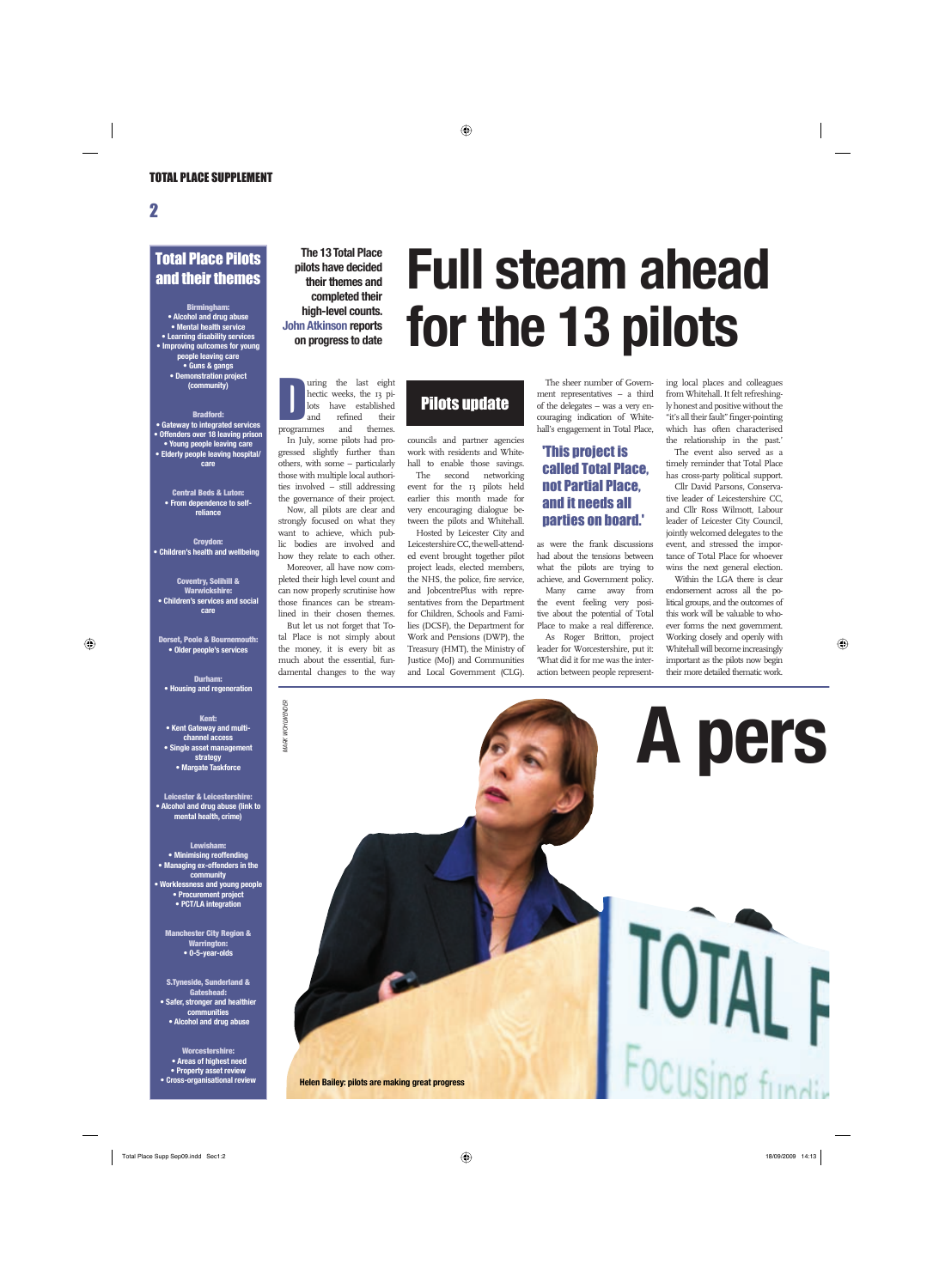Early counting work with Cumbria, Westminster and Birmingham showed us that if we are to be successful we have to make the central/local relationship much more effective than it has been in the past.

This project is called Total Place, not Partial Place, and it needs all parties on board.

The high level officials group, chaired by Sir Michael Bichard, and with representatives from the Home Office, CLG, DCSF, DWP, HMT, MoJ, the NHS and police, has heard from two pilots looking at the same theme of children and young people.

Croydon LBC chief executive Jon Rouse and Joyce Redfearn, chief executive of Wigan Council and spokesperson for the Manchester City Region and Warrington pilot, both spoke of how they think a greater focus on the early years of children's lives will improve outcomes and prevent or reduce the difficulties families are facing later on.

Early intervention is an area of great interest to the DCSF, and as a result of the Bichard Group meetings, representatives from Croydon and the Manchester/Warrington pilots will sit down with DCSF next month to explore how to develop



that line of inquiry so that the issues can be better addressed and residents will feel the benefit. As Total Place goes forward,

this pattern can be repeated with all the pilots' chosen themes – for instance, those looking at substance misuse might sit

down with the Home Office, Department of Health and MoJ. Of course, it never pays to be overly optimistic – as central and local government begin to work together more closely, it is inevitable that tensions, as well as strengths, will be highlighted.

The value of Total Place is the opportunity it offers to work constructively on these tensions and use them to produce better outcomes, rather than revert to the "finger-pointing" blame game Roger Britton refers to.

Looking ahead, the pilots have now all submitted their initial findings for an interim report to inform the pre-Budget report to be published in the autumn.

They reported on why they chose their theme/s, and the key issues and main barriers they are currently facing. They did not report back with figures and percentages; a common media request is for the pilots' projected efficiency savings, but this is not what Total Place is about.

It is worth remembering the original aim of the programme: fundamental and significant changes to how things are done. Yes, the secondary and undeniably important goal is to do things more cost-effectively – but we cannot achieve one without the other.

John Atkinson is managing director of the Leadership Centre for Local Government

**The Treasury's director of public services Helen Bailey gives a Whitehall view on the Total Place pilot programme to date**

otal Place is an excit-<br>ing initiative. It is part<br>'radical new approach<br>to efficiency' and part<br>common sense, working tootal Place is an exciting initiative. It is part 'radical new approach to efficiency' and part gether to get best value for the public pound and transforming services in the process. It has the potential to inform and transform government thinking on so many different levels. The 13 pilots are

making



great progress, and I am hearing much about 'total place type activity' in many other places. One of the challenges for places, and for pilots, is to turn their learning into propositions that require central and local government, as well as service delivery organisations, to think and act differently. These are increasingly hard edged, built on the learning from working differently and inspired by the evidence from the counting work of just how much resource is being deployed in ways that were often unrecognised. Pilot areas are engaged with

their Whitehall champions and having discussions with government departments designed to turn the pilot local innovations into long term sustain-

### **Whitehall** update

able change. Government has to be – and is – open to removing barriers and changing the way it requires things to be done, doing so frankly and being honest when those changes cannot be made. This has got to be an open two-way discussion. Sir Michael Bichard's involvement is a real guarantee that it will be, based on robust business case evidence for change from the pilot activity.

Transformation takes time and energy and personally I have been bowled over by the scale of imagination and ambition that I have seen gener-

ated in pilot areas. Although we recognise that this is early in a complex process, we have asked pilots for their initial findings and progress to date, so that it is in advance of the pre Budget report (PBR) this autumn.

Total Place derives from the Operational Efficiency Programme, the conclusions of which were published alongside the Budget in the spring after a year of investigation by independent experts. The PBR is the next opportunity formally to take stock. It is also an opportunity to assure all stakeholders, from ministers to local service providers to communities themselves, that Total Place will generate a new approach to working together, greater value for money and be part of shaping the kind of public services that local communities will need in the future.

As ever, where there is an opportunity, there is real challenge; whether for places in turning their learning into hard edged scalable propositions and meeting some demanding timetables; for government in learning, responding and removing barriers to change; for all of us in focusing on service and customers rather than on organisation structures and embedded interests. This work should showcase how co-operation can deliver better public services which demonstrate real value for money.

Helen Bailey is director of public services at HM Treasury

3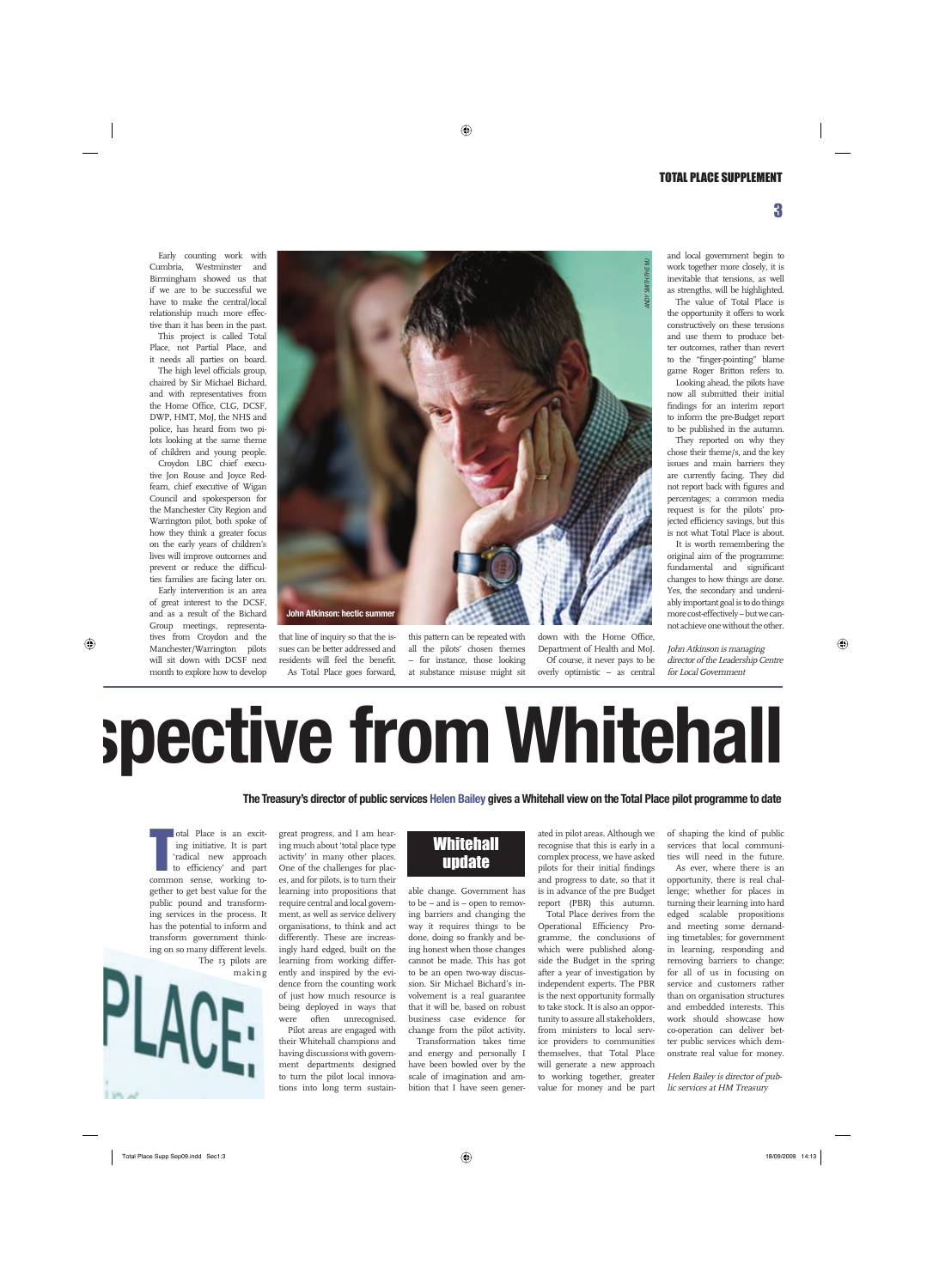4

## **More bang for your buc**

Total Place is about being more efficient on less resources, a conference last week hosted by The MJ and supported by the CLG and the

well-attended conference last week heard<br>practitioners and en-<br>thusiasts for Total Place<br>outline its progression, the well-attended conference last week heard practitioners and enthusiasts for Total Place obstacles it faces and the next steps necessary to make it work.

John Atkinson, chief executive of the Leadership Centre, which is spearheading the 13 Total Place pilots, reminded us that they were launched against the backdrop of steadily worsening Treasury forecasts on public finances and were a strand in its Operational Efficiency Programme. The new mantra for the public sector is 'can we do it for less and can we learn to do things better?'

He said there were three 'C's behind Total Place, namely counting, customers and culture. The volunteer pilots, he added, were chosen quickly and at random and reflected a good mix. He said they had already attracted a high level of Whitehall interest, naming the key ministers in

### 'You don't have to be a pilot to know you can work collaboratively.'

the TP ministerial group as Liam Byrne, Treasury chief secretary, John Denham at the CLG and Tessa Jowell at the Cabinet Office. The officers' side chaired by Sir Michael Bichard includes the Treasury's Helen Bailey, the CLG's Peter Housden, Wigan MBC chief executive Joyce Redfearn and Suffolk's Andrea Hill.

John also stressed that the aim was not to cover the country with more pilots, which incidentally sent in their submissions last week, but to encourage other councils and their partners to embark on similar programmes.

A local perspective was delivered by Joanna Killian, chief executive of Essex CC which has been at the forefront of cross-sector delivery innovation. She emphasised that 'you don't have to be a pilot to know you can work

collaboratively.' The council's own counting of its local spend shows £8bn across the county's public sector which includes five PCTs and 12 districts. But she added: 'Don't spend too much time counting which on its own doesn't take us anywhere. What matters is that the spend is going on the right things.'

The council's own priorities expressed in themes are health inequalities, safeguarding the elderly and vulnerable, improving educational attainment, sustainable economic growth, community safety, strengthening communities and climate change.

An example of the county's enterprise is the creation of Essex Cares in July this year to meet its safeguarding programme affecting 10,000 people. Some 850 staff transferred to the new company which aims to provide rapid intervention and support, 'finding local solutions to complex multi-agency issues.'

One TP pilot is Birmingham where the LSP BeBirmingham recently completed a huge analysis of the  $f_7.5$ bn total public spending in the metropolitan council's area with 50 organisations opening their books. Director Jackie Mould told the conference that the aim is to align spending with LAA priorities. As she said: 'We were doing this anyway and then along came Total Place and we thought we could accelerate our work through our pilot. Our objectives are to put the citizens at the heart of the service, identify efficiency and develop new leadership.' Pilot themes are early intervention, learning disabilities, mental health, drug and alcohol misuse and guns and gangs. Jackie added of TP: 'This is

about service redesign rather than modification. It's not just another shared service exercise.' And she outlined key challenges (see box) for Total Place. Not least of these was dealing with public reaction to decommissioning, the polite word for cutting out services. For as she said: 'To do things differently you have to stop doing other things and that's difficult even if the replacement service is actually better.' We already see that in the public's outcry over closure of branch libraries or cottage hospitals.

The forerunner of the Total Place programme was Cumbria

CC which, with the help of the Leadership Centre, examined the local public spend and priority themes. The Counting Cumbria analysis found total local spend in the county area at  $f_{7}$ .1bn or £14,200 per head. Just over a quarter was controlled or directed through Cumbria bodies and of central Government's £5.2bn share some  $f_2$ bn was spent by non-departmental public bodies.

Dianne Wood, the county's corporate director since last August, said: 'We are not achieving enough outcomes for what we are spending. I think we can deliver better services and still take



**TOTAL** Focusing fund ot instituti

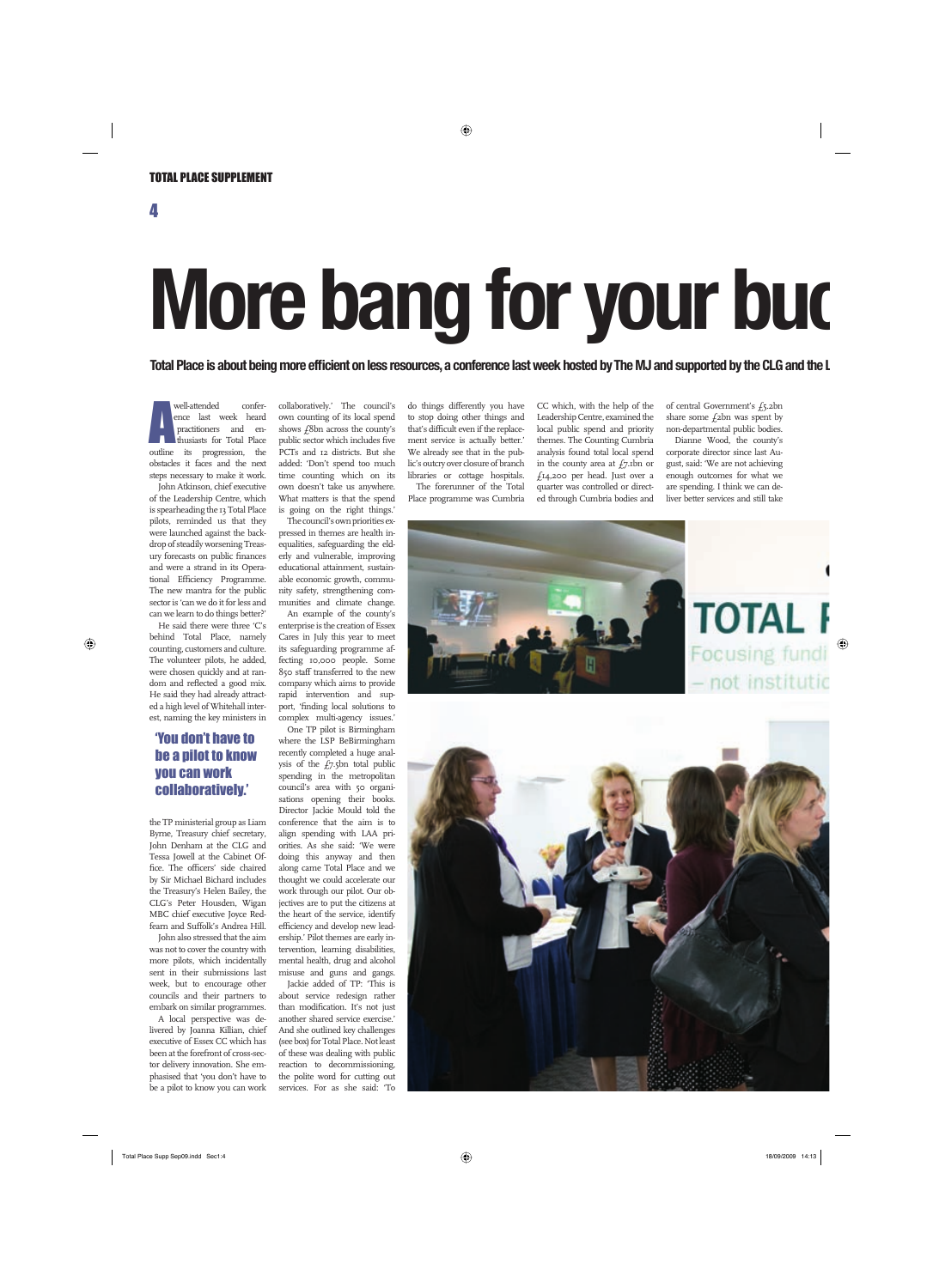5

## **ck…with fewer bucks**

### **he Leadership Centre heard. Michael Burton, who chaired the event, reports on its conclusions**

money out. The challenge is to change the way we do things.' The county is already providing monitoring officers for districts while the districts are providing member services for the county. Two sites have been earmarked for 'health villages' with care homes, GP surgery and hospital.

In a panel discussion Gareth Davies, the Audit Commission's MD of local government, housing and community safety defended complaints from the floor that inspection was an obstacle to Total Place, maintaining that the new CAA was addressing this. Other panellists, Lynne Haig of TaylorHaig, Catherine Staite, director, OD at the Office of Public Management and Caroline Fowles, chief executive of Swindon PCT (Caroline incidentally is also Swindon Council's director of housing and social care and is working on a One Swindon plan) tackled







risk aversion and joining up inspections. One councillor in the audience pointed out the paradox of a society becoming completely risk averse (he cited the ludicrous new safeguarding checks) while at the same councils were being pressed to be more innovative and take risks. Helen Bailey, public policy director at the Treasury and former chief executive of Islington LBC said TP was an opportunity to change the relationship between central and local. But as she emphasised, it was about 'getting more bang for

*MARK WOHLWENDER*

questions on the TP timescale,

### 'I think we can deliver better services and still take money out. The challenge is to change the way we do things.'

your buck but with fewer bucks.'

She advised delegates 'not to get tied up on counting every penny' but about how it was used. She also said TP had 'real senior level championship' adding: 'Sir Michael Bichard's challenge to me is how we can get under the skin of Total Place.' Asked about whether TP, with its 10-year cycle, could meet the Treasury's need for savings now she said that if TP in the short-term could at least create the agenda for making better use of resources then that would 'make a space'.

A joint presentation by Suffolk CC chief executive and leader Cllr Jeremy Pembroke showed how the county was forging ahead on the Total Place agenda even before it was a twinkle in the eye. Jewremy said that 'tinkering at the edges is not sufficient.' Andrea said they had been on their 'journey for a year'and were 'a forerunner to TP through the county's 'The lives we lead' programme. Andrea said they were looking at a single public

### Challenges for Total Place

- **Long-term financial planning • Aligning performance management**
- Accounting officer issues **• Local cultural barriers • Public reaction to**
- **decommissioning • Organisational retrenchment**

### **Conference Questions**

- **Does the health sector understand Total Place? • Do elected members see it as**
- **a priority? • Is Whitehall signed up to TP? • What is the role of the private sector?**
- **Is TP too long-term to meet the need for short-term effi ciency savings?**

### **Conference Conclusions**

- **TP will need more time than that given to the pilots • You need political leadership**
- **commitment • The budget crisis has created the 'burning platform' • You don't need to wait for 'permission' from Whitehall**
- **Don't spend too much time on counting**

service entity for the locality. As an example of the need to streamline services she cited how there were cases of 'high demand families' which had 700 interventions from different agencies in 18 months.

So what are the lessons so far? Andrea said TP would take much longer to make an impact than the pilot programme, that it needed leadership commitment, that the budget crisis created the urgency to push it forward and that managers and members must not wait for 'permission' from Whitehall but get on with it.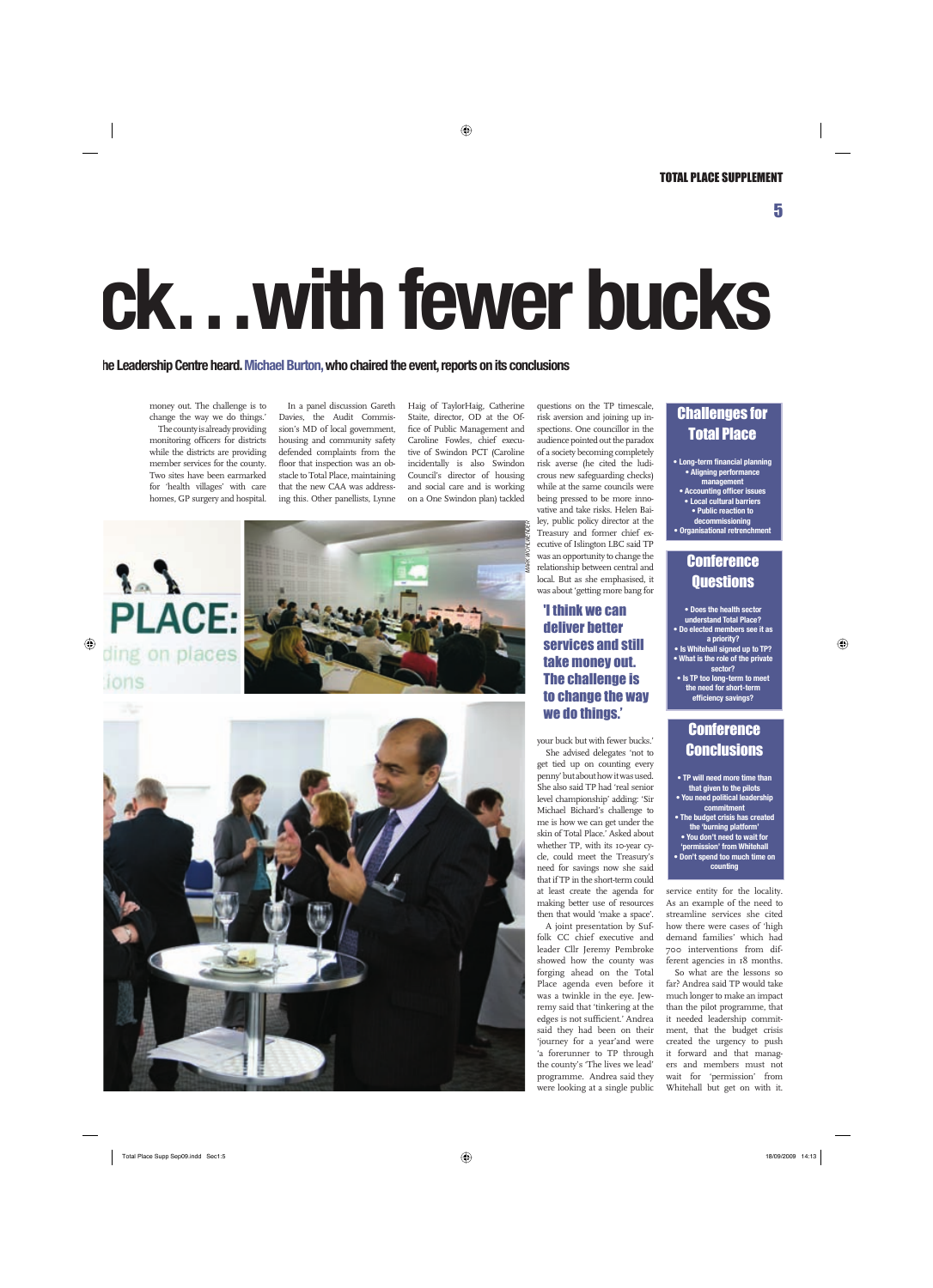

## **A gear shift i**

**Crime, worklessness, social care and energy are the cross-sector themes Total Place pilot Lewisham LBC is examining says Kevin Sheehan**

ike most other local authorities,<br>Lewisham LBC has for many years<br>worked closely with partner organisations across a whole range of is-<br>sues. Participating in Total Place now ike most other local authorities, Lewisham LBC has for many years worked closely with partner organisations across a whole range of isprovides a fantastic opportunity to redouble our efforts to improve collaboration to achieve better outcomes for all our citizens.

We have made good progress in developing and building on partnership working in recent years; improving our networking, co-ordinating our activities better and co-operating on the alignment of resources to meet shared outcomes. However, we are now aiming to increase significantly the effectiveness of networks of collaboration not only across and throughout our agencies and different tiers of government, but with all our stakeholders. In particular, we recognise the importance of using customer insight to redevelop and improve services.

Our aim is that together, we will work better, faster and cheaper. We are looking

### Pilots case study

to the Total Place pilot to provide us with an even greater impetus in all aspects of our work but especially to improve in the four areas of crime reduction and offender management, commissioning of health and social care, worklessness and unemployment, and assets and energy. We have chosen these four strands because they offer the greatest scope for collaboration between partners due to the extent of either overlaps in organisation design or service delivery.

Tackling crime, the first of our four strands, is a key strategic priority for Lewisham and, alongside anti-social behaviour, continues to be a major concern for residents. We have begun to develop a sophisticated approach to offender services and intervention based upon strong joint

### **Building up our trust bank**

**Suffolk and its surrounding partners have been pressing ahead with the Total Place agenda outside the national pilots' programme reports Andrea Hill**

he idea of Total Place<br>
could create synergies<br>
and savings in pub-<br>
lic services and deliver<br>
solutions almost inconceivhe idea of Total Place -<br>could create synergies and savings in public services and deliver able in the current approaches service transformation.

The challenge for organisations seeking to embrace this new approach will be to resist over-managing the outcomes, over planning the approach and stifling creativity and trust which more than any other forces will be the engines of change.

Here in Suffolk and Norfolk we have been working with Improvement East who had the foresight to develop place based partnership working. We have worked alongside the Leadership Centre to develop leadership of place work across county areas. Our success has been testament

### Parallel places case study

to our shared commitment, not least because it coincided with local government review, something which is inherently competitive. Our approach to Total Place – the lives we lead, the leaders we need – has involved taking down organisational boundaries and creating trust.

Collaboration unleashes energy. It is easier to share than it is to defend. Both our chair, Cllr Richard Stay and I have experienced first hand the damage to collaborative partnership working of competitive bidding processes based on organisational and territorial boundaries in our case through previous rounds

of local government review.

We wanted to prevent a repeat of that. It is a tribute to the political leadership of both Improvement East and Suffolk that our councillors had the vision to develop a new style of whole system working and to see the potential for rolling this out across the region.

This project set out with three key objectives: first, to develop real trust between leaders across Suffolk; second, to find genuine efficiencies across organisations by collaboratively redesigning services from a customer's viewpoint; and third, to engage with the public in unusual ways, to enable them to be part of the transformation of their lives.

In practical terms, this has meant bringing together 22 chief executives – from all of the organisations that one way or another impact on the lives of local people – who now meet regularly and look at ways in which we can work better together, something that's not easy working alone.

So we brought in a project agitator who jarred our thinking, a conceptual catalyst who was a whole systems and creative thinker, and who combined the ability to listen attentively with the confidence to be challenging – not an easy task with so many chief execu-

tives in the room. And it meant challenge – not just our thinking but the way we b e h a v e d . Behaviour<br>is culcul-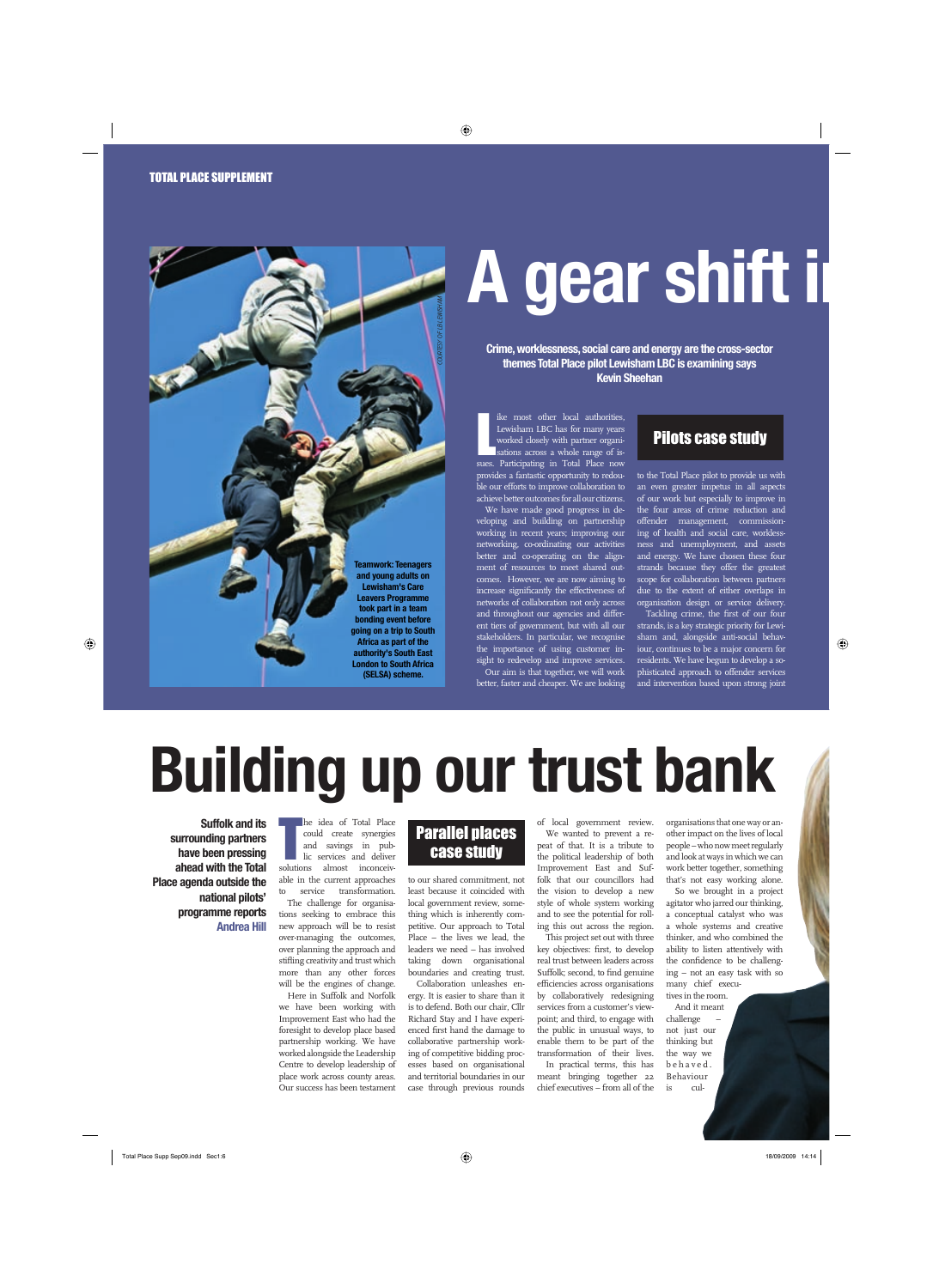### **in collaborative working**

working and multi-agency collaboration. We are currently the site of a 'Project Diamond' crime reduction initiative which aims to reduce the number of re-offenders in the borough. We will be looking closely at any successes we achieve and to see if we can use these experiences elsewhere.

In terms of health and social care we intend to explore ways of further integrating functions, services and working arrangements on a borough-wide basis to deliver more seamless services to vulnerable residents, meeting needs and cutting out duplication, overlaps and complexity. We will also be considering whether different overall organisational models might deliver efficiencies.

On worklessness and unemployment, there are a range of agencies operating at local, regional and national level so, in theory, we believe there is potential for more collaborative working. In particular, we know that providers have difficulty tracking individuals' progress through the whole system especially where individuals are moving between different providers. Together we will look for more effective and efficient use of public money.

In recent years, our approach to assets and energy has increasingly taken a borough-wide focus. The price of energy and volatility of energy markets has strengthened the rationale for a collaborative approach to procurement and collective energy-reduction measures. With assets, we have already achieved a considerable amount through the co-location of a leisure centre, library, doctor's surgery and access point to information

Sometimes a nudge on the accelerator is enough but there are moments when a change in gear is required before you can overcome the obstacles in your path

and advice services. We have achieved increased savings and better services using this approach and will be exploring other opportunities for similar initiatives.

Real efficiencies, savings and improved outcomes can best be achieved when partners come together to deal with seemingly intractable problems in an innovative way to find solutions

which improve the quality of life or life chances for citizens. Better value for money is achieved when partners relentlessly cut out duplication and waste and ensure that every penny is well spent.

We will be exploring the interaction between citizens and our services and agencies because we believe it is often at those points of contact and on the journey through and across different agencies that most inefficiencies occur. As single agencies we can be protective and precious about our boundaries to the detriment of service to our citizens and customers. We need to build on the instinctive motivation of our staff to provide solutions for citizens and ensure that they have the necessary space and licence to operate across artificial boundaries and silos. We need to foster a capable, confi-

dent and can-do approach which encourages creative problem solving. Crucially ,we need to do this within the constraints of much tighter public sector budget settlements. This is an approach which demands agility and the ability to learn quickly and honestly from mistakes before moving on to try again.

Exploring how we work within tighter financial constraints whilst overcoming other barriers to maximise efficiency and collaboration is the overarching focus of Total Place in Lewisham. We will use a range of techniques and catalysts to question what we do now, test conventionally accepted hypotheses and help spark new and imaginative ways of working.

Of course Lewisham is an inner-London borough and we would be foolish to assume that our challenges start or stop at the physical borders dictated by our administrative boundaries. Every day some 80,000 of our citizens travel outside the borough to work, learn and experience services elsewhere. So we will also be working with our colleagues across the city and the wider sub-region to ensure that in the process of dissolving organisational barriers we don't create new geographic silos.

Sometimes a nudge on the accelerator is enough but there are moments when a change in gear is required before you can overcome the obstacles in your path. Our challenge is to complete a smooth shift in gear which increases our momentum forward seamlessly and avoids juddering to a halt half-way through.

Kevin Sheehan is head of strategy, Lewisham LBC

ture. In truth, it is not easy to learn new behaviours that have served us well in the past but many of us stuck with the discomfort because we believed in new possibilities. We believe Suffolk is a forerunner to Total Place but we won't be endorsing a toolkit. We would counsel against adopting a project-driven product that can be downloaded, plugged in and played in any town hall. This is a philosophy. It starts with trust and builds from there. All the same, the lessons we are

### We believe Suffolk is a forerunner to Total Place but we won't be endorsing a toolkit.

learning in Suffolk and Norfolk are transplantable.

This has been a learning experience, not least for me. It's important to resist pushing forward independently of partner organisations. In the early days, my energy and enthusiasm manifested itself in forcefulness and intolerance to a slow pace.

Moving forward is a shared activity. As leaders we have all had to build a 'trust bank'. Positive collaborative and sharing behaviour builds credit with partners. Negative behaviours, whether intentional or not, mean withdrawals. The rules are simple: if you make more withdrawals than you have credit, ruin soon

follows. So we have all worked hard and now have 'professional friendships' built on deep trust.

It's now time to take the message out. Shortly, we will host an Innovation conference. We are bringing together 300 people from across the county. The brightest minds, the movers and shakers who will be exposed to a day of new ideas, solutions and thinking. We are, in effect, incubating a social virus, one that we hope will infect the Suffolk DNA and liberate the social capital that will transform the lives of the people who live here. We are tapping into Suffolk Talent.

We will publish a Collaborative Cookbook. It will show people how to behave the changes in their organisations and communities. A cookbook metaphor is powerful – we can all assemble the ingredients but cooking and creating are active and very personal processes. Things taste differently in different places because of subtle but important local differences.

Lives We Lead is helping us to confront some uncomfortable truths. Our current organisationally separate interventions are not yielding the results people need. We neither work well together nor in the interests of the people we're here to serve. It's time to work differently, spending less money whilst liberating more staff and community talent. Of course, we would never

have started from here, with all public sector organisations facing tough times. But here is where we are.

This is a watershed for public services. If we can liberate ideas, help others realise their dreams, find ways of doing things that we'd never have anticipated, and if it helps us secure a better future, then this approach will be a success.

Andrea Hill is chief executive of Suffolk CC and chair of the executive advisory group of Improvement East

**Andrea Hill**